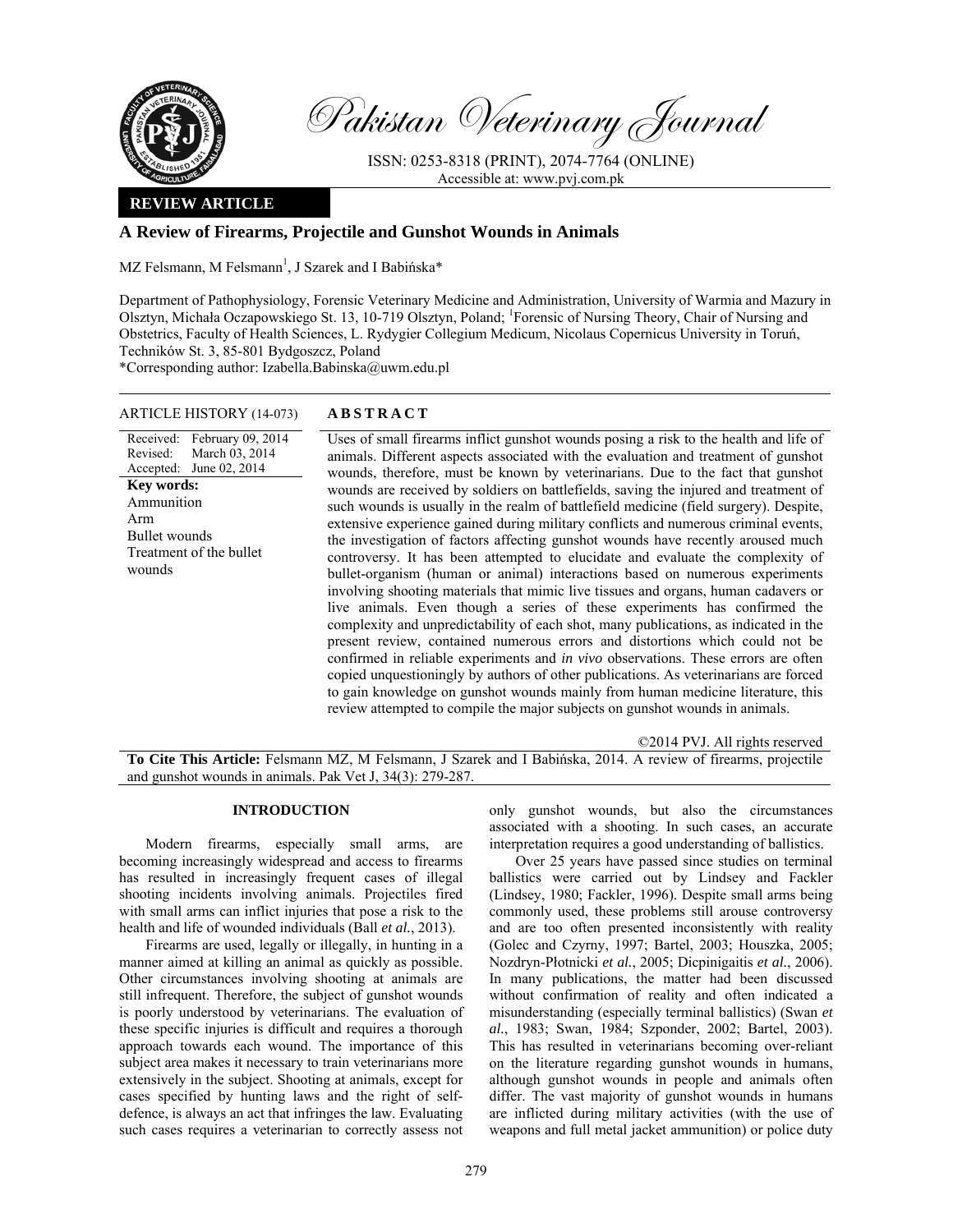(with the potential use of different types of ammunition) and a minority result from illegal shootings like criminal actions or accidents (Carroll *et al.*, 1973; von See *et al.*, 2009; Felsmann *et al.*, 2012; Ball *et al.*, 2013). Shooting at animals is predominantly performed during hunting (with the use of guns and ammunition designed to kill immediately) (Szyrkowiec, 1988; Houszka, 2005; Rosenberger, 2009). A few gunshots are a result of illegal activities (such as poaching). Saving the life of humans shot with small arms and treating gunshot wounds is a special realm of surgery described as battlefield medicine or surgery (Carroll *et al.*, 1973; Swan *et al.*, 1983). Wounded animals are handled differently: the wounded are killed as soon as possible and a minor fraction that are shot under different circumstances are treated (Houszka, 2005; Haag, 2013). In addition, according to the international conventions, the ammunition used against humans should allow an injured person to survive, yet hunting ammunition has a completely different construction to enable killing an animal as quickly as possible (Szyrkowiec, 1988).

By investigating the practical and theoretical aspects of gunshot wounds in animals (Felsmann *et al.,* 2012) and considering publications containing information that is inconsistent with reality and diverging from the experimentally-confirmed facts (Golec and Czyrny, 1997; Szponder, 2002; Houszka, 2005; Nozdryn-Płotnicki *et al.*, 2005; Rahman *et al.,* 2011), the authors have analysed the basic problems related to gunshot wounds in animals.

**Weapons:** A firearm is a type of ranged weapon which uses the energy of gases generated by combusting a ranged charge (gun powder) to launch and accelerate a projectile. The authors focused on one type of such weapon: small arms with calibres up to 20 mm as, in practice, veterinarians treat gunshots from these weapons. Small arms also include pneumatic weapons (commonly known as air guns) in which a projectile is fired using compressed gas (air or carbon dioxide).

Small arms can be divided (although such divisions are conventional) based on different criteria. Considering the needs of veterinarians, it is sufficient to discuss the rules that are important for inflicting gunshot wounds and for evaluating a shot based on ballistics. Based on the length of their units, small arms include handguns (pistols and revolvers) and long firearms with lengths of over 60 cm (carbines and rifles) (Anonymous, 1991). In addition, based on the type of barrel, there are guns with smooth and rifled barrels (Szyrkowiec, 1988). These divisions also apply to pneumatic weapon. Based on their users, small arms can be divided into military (battlefield), hunting, sporting and civil weapons. It should be noted that different varieties of ammunition can be used in almost each unit of weapon. This is most often associated with the possibility to use differently-constructed projectiles (Fig. 1a).

The commonly-accepted division of weapons based on the basic parameters is important for evaluating gunshots in animals and it is thus necessary to briefly characterize the different varieties. Handguns are used to destroy targets at short distances and they must be relatively light and with limited dimensions (small barrel length) (Urley, 1989; Anonymous, 1991).

These construction requirements allow to distinguish some typical characteristics of injuries inflicted by gunshots with such weapons. Since projectiles fired from pistols and revolvers have a relatively low initial velocity, bullets with relatively large diameters (calibre) are used to generate adequate kinetic energy (Fig. 1f). The ammunition for handguns differs from ammunition for long firearms. The small overall dimensions of pistols and revolvers force constructors to use proportionally smaller bullets and that is why pistols and revolvers have limited efficacy in shooting at long distances. A loss of velocity in advance movement (with an exponential loss of kinetic energy) makes it difficult to maintain the stability of a projectile which decreases with distance. A small-ranged charge powering a relatively massive projectile with low velocity (220-430 m/s) explains why the injuries inflicted with this type of weapon are less severe when shot at long distances in comparison with wounds caused by shooting at short distances (Urley, 1989; Gugala and Lindsey, 2003). The use of handguns facilitates shooting at short distances, including point blank shots (Urley, 1989; Dicpinigaitis *et al.*, 2006).

Long firearms (carbines and rifles) can fire projectiles with high initial velocity (700-1100 m/s) and better stability while travelling to a target (Eardley *et al.*, 2013). It may seem paradoxical that high velocity projectiles fired from long firearms may inflict injuries that are much less severe than those inflicted with a handgun (Felsmann *et al.*, 2012).

Modern military weapons, both handguns and long firearms, are adapted for full metal jacket and total metal jacket projectiles, as governed by the Hague Convention of 1899. These weapons, sometimes with appropriate modifications, are used by the police and security services. The police and security services may use special weapons and special ammunitions, including those similar to hunting ammunition. Hunting guns use different types of ammunition (Fig. 1a-e). Civil weapons include the units used by private persons or representatives of organizations and companies. They serve to protect property and life and are modelled after military weapons. It should be added that many people today also own collector's weapons and replicas of black powder guns. Consequently, it also happens that animals are shot with such varieties of weapon. Criminal activities are not regulated by any rules and it should thus be considered that there is also the possibility of animal shootings involving adapted or home-made weapons.

The arrangement and number of barrels in combined weapons or the other construction elements of individual weapon types and units do not have a major impact on gunshot wounds (Szyrkowiec, 1988; Hogg, 1994; Rosenberger, 2009). Despite access to technical and tactical information on the types of small arms and the properties of individual constructions, many authors do not include the parameters of individual weapon units in their publications, either overestimating or not considering some of them (Feuchtwanger, 1982; Golec and Czyrny, 1997; Olczyk and Galbfach, 1998; Houszka, 2005; Nozdryn-Płotnicki *et al.*, 2005; Rahman, 2011). It should always be borne in mind that a projectile travelling to a target decelerates, which means that, when hitting a target, projectiles of different types of weapons may have the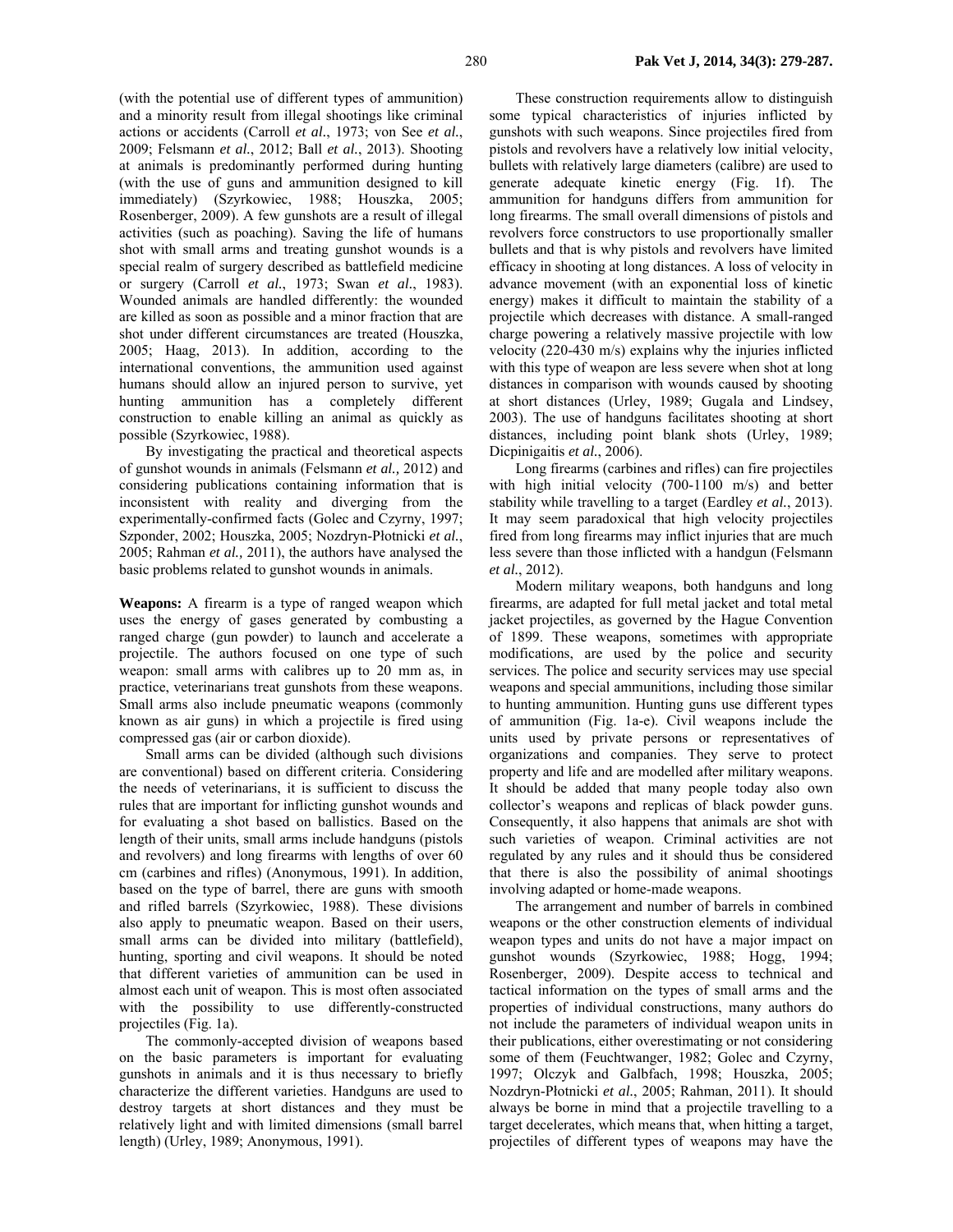same velocity. Therefore, the discharge velocity of a projectile should not be regarded as the only exponent of its destructive power (Cooper and Ryan, 1990; Hollerman *et al.*, 1990a; Fackler, 1996; Silvia, 1999; Bartlett *et al.,* 2000; von See *et al.,* 2009; Alexandropoulou and Panagiotopoulos, 2010).

It therefore, seems that there is a misunderstanding in providing such information as the division of guns into: *"...manual firing rocket missiles (e.g. automatic pistols)"*  or *"…laser (e.g. pistols, rifles)"* (Nozdryn-Płotnicki *et al.,* 2005). Missiles are constructions that are much larger than pistols and rifles and require special installations (launchers). Laser weapons (currently at the stage of testing as installations assembled on ships and vehicles) are not a type of firearm and giving rifles and pistols as examples is erroneous (Nozdryn-Płotnicki *et al.,* 2005).

**Ammunition and projectiles:** Many varieties of ammunition can be used in specific types of weapons (Fig. 1a). A single ammunition unit, i.e. a bullet, is composed of a shell which contains ranging material and a projectile embedded in the upper part of the shell (Fig. 1a & 1b). The construction of the shell and the type of ranging charge are not so important for inflicting gunshot wounds. The shell allows for identification of the type of weapon and even its specific unit. The identification of a gun based on shells and projectiles is, however, comprised by medical jurisprudence (Hayes *et al.*, 2007). The knowledge of varieties and constructions of projectiles is essential for evaluating the types and extent of injuries inflicted by firearms. A projectile fired to a target in order to cause a certain reaction (destruction, injuries) is constructed for specific needs according to legallyenforced limitations (Fig. 1a-f). The broadest division of projectiles is related to the type of barrels in small arms. The projectile for guns with rifled barrels may be jacketless (Fig. 1b) or with a jacket (outer shell) made of plastic-metal alloys (Fig. 1a, 1d  $&$  1e). The outer coat (jacket) may cover the whole projectile, i.e. Total Metal Jacket (TMJ), or may not cover its back side, i.e. Full Metal Jacket (FMJ): Fig. 1a (the projectile at the bottom) and Fig. 1d (the first two projectiles on the left). If the jacket does not cover the tip of a projectile it is called Jacketed Soft-Point (JSP): Fig. 1a (the projectiles of the upper two bullets) and Fig. 1d (three projectiles on the right). On the last projectile on the right, there are longitudinal slits of the jacket going from its tip, which causes a more rapid deformation of a projectile after hitting a target. Jacketed Hollow-Point (JHP) projectiles with a hollowed tip are a variety of Jacketed Soft-Point type. There is a series of modifications of JSP and JHP as well as different materials used for their construction. Nowadays, these constructions are often made of polymer elements as well as metal alloys (Fig. 1e) (Caudell *et al.,* 2012).

Pellet ammunition designed for smooth-barrel guns is a set of differently-sized balls made of lead or soft iron or steel alloys which, after being fired from a barrel, become individual projectiles with a relatively low momentum (lower for the projectiles with lower mass - calibre). These projectiles, however, when fired from a short distance cause very specific and serious injuries (Swan, 1984). It is very important to know the construction of individual projectiles for smooth-barrel guns, even though this ammunition is used less frequently. These projectiles are most often made of properly-shaped lead. There are also projectiles made of alloys of non-ferrous metals, sometimes in combination with polymer elements (Fig. 1c: the projectile in the middle). In many countries, these projectiles are called "brenneks", after Wilhelm Brenneke, one of the constructors of this ammunition) (Szyrkowiec, 1988; Rosenberger, 2009). A classical projectile by this constructor is depicted in Fig. 1c (the first on the left). The term "brennek" should not be used to describe all ball projectiles (individual) designed for smooth-barrel guns, as the differences in the construction of their individual types may be characterized with a varied interaction with the body of an animal (Rosenberger, 2009). The examples of such "balls" are presented on Fig. 1c (two projectiles on the right).

The ammunition for pneumatic guns, despite its small calibre, is also variably-sized. The projectiles fired from popular air guns may have sufficient energy to inflict fatal injuries and to penetrate the abdominal wall and the skull (Amirjamshidi *et al.*, 1997; Laraque, 2004; Mikołajczyk and Sośniak, 2005; Osemlak *et al.*, 2005; Jirli and Kumar, 2006).

A specific amount of kinetic energy carried by a projectile is needed to cause certain injuries that are determined by the resistance of penetrated tissue against a projectile (Clasper, 2001; von See *et al.,* 2009). However, energy is transferred by the contact with the face of a projectile and the transient shape (surface) of the face has a decisive impact on the extent of injuries. It should be noted that blind shots (non-penetrating) pose a higher risk to the health and life of wounded individuals due to the transfer of all energy of a projectile to penetrated tissues and organs (Mendelson, 1991). Projectiles that leave the body of a wounded human or animal may transfer only a fraction of kinetic energy and, as long as they do not damage vital structures, they may cause only minor injuries (von See *et al.,* 2009; Alexandropoulou and Panagiotopoulos, 2010; Yubin *et al.*, 2010). Examples of deformed and fragmented projectiles are depicted on Fig. 1f (from the right: a deformed fragment of the core and jacket of a projectile after hitting a target; two deformed revolver projectiles after hitting a rubber wall). By definition, FMJ and TMJ projectiles should not become deformed and cause less severe injuries than the projectiles used in hunting guns. The construction of the latter is designed to inflict the most extensive injuries possible, leading to the most rapid killing of an animal.

Admittedly, such events are infrequent, but shots with training ammunition should not be overlooked. The projectiles for this type of ammunition are made of wood and polymers and, after firing, carry low kinetic energy. Finding wooden or plastic elements in the body of an animal may prove the occurrence of such a shooting. Some varieties of special ammunition also include nonpenetrating projectiles that are made of polymers which cause superficial injuries, usually without disrupting the integrity of the skin.

**Projectile kinetics and body interaction:** Knowledge of the types of guns and ammunition as well as technical and physical properties of projectiles is required to correctly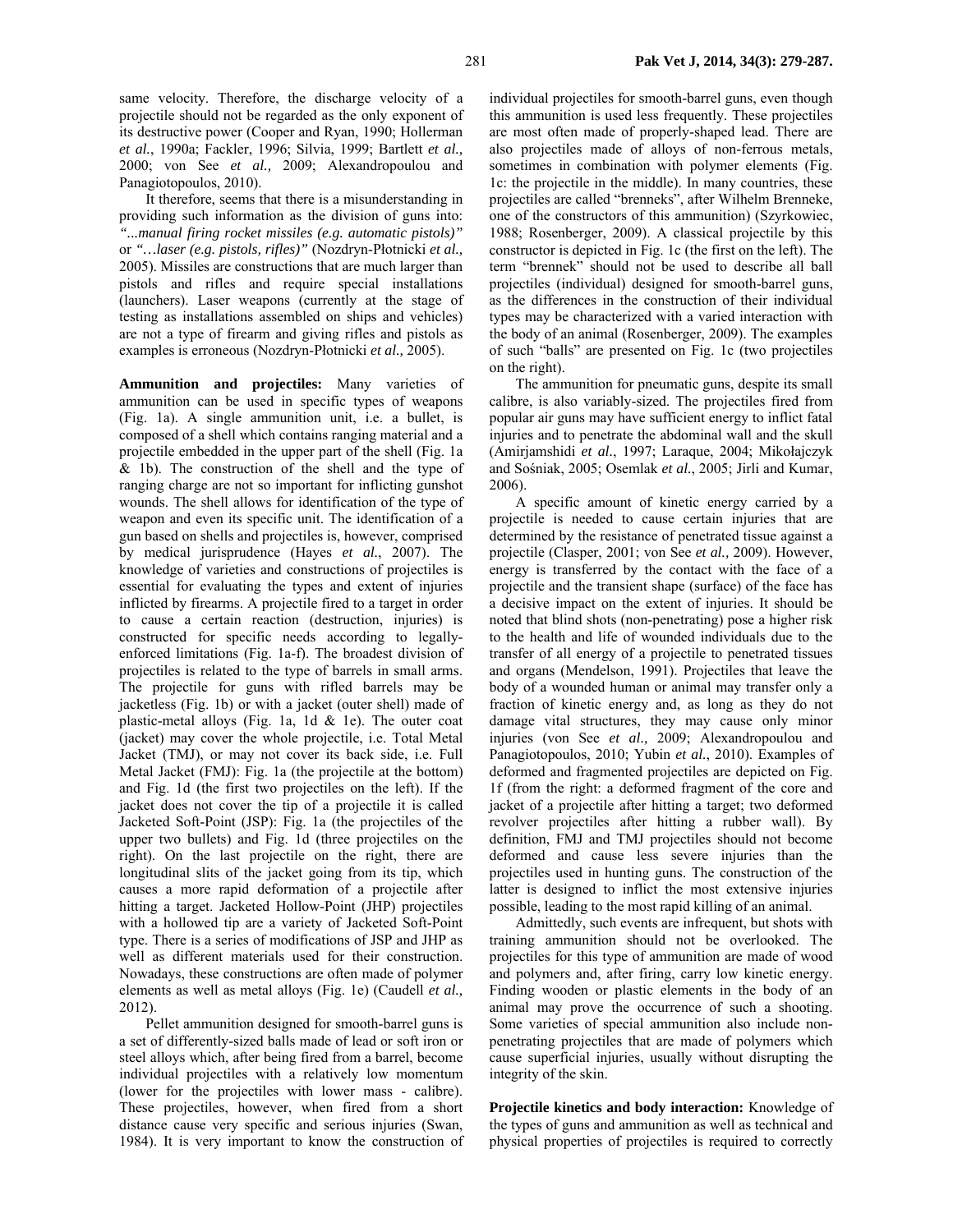evaluate gunshot wounds in animals (Silvia, 1999; Hayes, 2007; Haag, 2013). Despite numerous observations, experiments and theoretical considerations, the literature still claims that high-velocity projectiles may cause serious injuries, especially by generating a greater temporary cavity (Owen-Smith and Matheson, 1968; Owen-Smith, 1981; Feuchtwanger, 1982; Swan *et al.*, 1983; Swan, 1984; Jakubaszko *et al.*, 1999; Szponder, 2002; Bartel, 2003; Osemlak *et al.,* 2005). Velocity as an indicator of the energy in a projectile is only one of the factors influencing the extent of injuries. This problem has been highlighted by a number of authors who have carried out studies on terminal ballistics (Lindsey, 1980; Clasper, 2001; von See *et al.,* 2009; Alexandropoulou and Panagiotopoulos, 2010; Felsmann *et al.*, 2012). They have emphasized the complexity of projectile-body (human or animal) interactions and the impact of individual projectile parameters on the type and extent of injuries to tissues and organs, while highlighting that the velocity of a projectile (especially initial speed) is not a predominant factor (Berlin, 1977; Fackler *et al.*, 1988; Cooper and Ryan, 1990; Hollerman *et al.*, 1990a; Mendelson, 1991; Fackler, 1996; Rossiter, 1996; Bowyer and Rossiter, 1997; Silvia, 1999; Korać *et al.*, 2000; Clasper, 2001; Gugala and Lindsey, 2003, Felsmann *et al.*, 2012).

As enforced by international law, only military ammunition for small arms should have a full jacket (FMJ and TMJ) and the other varieties of ammunitions do not have to meet this requirement. It should not be taken as certainty that full metal jacket ammunition inflicts only minor injuries and causes a regular and not too vast wound channel. The projectile-target (especially a live target) interaction is a very complex phenomenon with unpredictable consequences (Fackler *et al.*, 1988; Cooper and Ryan, 1990; Hollerman *et al.*, 1990a; Rossiter, 1996; Korać *et al.*, 2000; Maiden, 2009; Alexandropoulou and Panagiotopoulos, 2010; Felsmann *et al.*, 2012). The necessity to use a full jacket in military projectiles is enforced by law (Maiden, 2009). The stability of projectiles and maintaining their integrity is not covered by international law. Constructors of small arms and ammunition do not have to consider these subject areas. Furthermore, the plurality of factors impacting the stability and integrity of projectiles makes it impossible to embrace these factors in legal frameworks. The studies of Colonel Fackler (Fackler, 1996) and other researchers in terminal ballistics have proved that many projectiles, even those commonly used by the army, might undergo fragmentation or lose stability after hitting a live target, which involved serious injuries (Berlin, 1977; Cooper and Ryan, 1990; Hollerman *et al.*, 1990a; Fackler, 1996; Bowyer and Rossiter, 1997; Bartlett *et al.*, 2000; Alexandropoulou and Panagiotopoulos, 2010).

However, based on the aforementioned discussion, it should not be stated that the diameter of a wound caused by full metal jacket projectiles is slightly greater than the diameter of a projectile (Houszka, 2005) as this phenomenon does not always occur. It should be remembered that full metal jacket projectiles may also cause extensive injuries, including a wound channel with a large and irregular diameter and a vast temporary cavity (Alexandropoulou and Panagiotopoulos, 2010). On the other hand, it is not correct, as reported by some authors, that projectiles fired from military weapons at over 1100 m/sec velocity are the most destructive group (Scott, 1996; Szponder, 2002). Full metal jacket projectiles travelling at such velocity may cause extensive injuries, although only with unstable advance movement or fragmentation after hitting a target (Clasper, 2001; Alexandropoulou and Panagiotopoulos, 2010). While penetrating the soft tissues and internal organs, their passage is only slightly disrupted due to high velocity. Moreover, as explained by the rules of flow mechanics, an increase in the velocity of a projectile up to a certain level makes it possible to penetrate through the soft tissues, creating a channel with a diameter comparable with the calibre (diameter) of a projectile and without generating a temporary cavity, which is the consequence of the phenomenon called "drag crisis" (Felsmann *et al.*, 2012). The velocity of a projectile is a major component of its kinetic energy. Some authors distinguish between these two parameters and this fact should be considered in maintaining the order and clarity of the presentation. According to some authors, projectiles with high kinetic energy cause more severe injuries to the tissues and organs and are thus more dangerous to wounded individuals (Owen-Smith and Matheson, 1968; Owen-Smith, 1981; Swan *et al.*, 1983; Swan, 1984; Jakubaszko *et al.*, 1999; Szponder, 2002; Bartel, 2003; Osemlak *et al.*, 2005). These authors considered only one of the injuryinflicting factors and overlook the complexity and unpredictability of physical processes occurring when projectiles passed through the tissues of living organisms. It is enough to note that the energy of a projectile may be transferred onto the tissues that are destroyed and through which it travels only when remaining in direct (crushing, cutting, tearing apart) or indirect (a temporary cavity) contact (Hollerman *et al.*, 1990a; Fackler, 1996; Rossiter, 1996; Mendelson, 1999; Clasper, 2001; Alexandropoulou and Panagiotopoulos, 2010; Felsmann *et al.*, 2012). The laws of conservation of energy and momentum do not leave any doubt to that. Thus, the kinetic energy being directly proportional to the mass of a projectile and exponentially to the velocity, only determines the potential capacities of a given type of ammunition to inflict specific injuries. This phenomenon was observed after the introduction of full metal jacket ammunition at the end of the  $19<sup>th</sup>$  and the beginning of the  $20<sup>th</sup>$  century (Woodruff, 1898; Maiden, 2009). It should be noted that jacket-less projectiles of the ammunition that was commonly used in the  $19<sup>th</sup>$  century (Fig. 1b) caused, even at a stable penetration of the soft tissues (without tumbling or fragmentation), greater temporary cavities than full metal jacket projectiles which travelled much faster. Therefore, reports on more extensive injuries caused by projectiles with higher energy as reported by Swan *et al.* (1983), Olczyk and Galbfach (1998), Jakubaszko *et al.* (1999), Szponder (2002), Bartel (2003), and Dicpinigaitis *et al.* (2006) should be regarded as erroneous. The kinetic energy of a projectile is only an indicator of the capacity to cause specific injuries. The type and extent of injuries are determined by the transfer of energy by a contact between the face of a projectile and the tissues and internal organs of a victim and, thus, cause certain consequences (Berlin, 1977; Cooper and Ryan, 1990; Hollerman *et al.*, 1990a; Molde and Gray, 1995; Rossiter,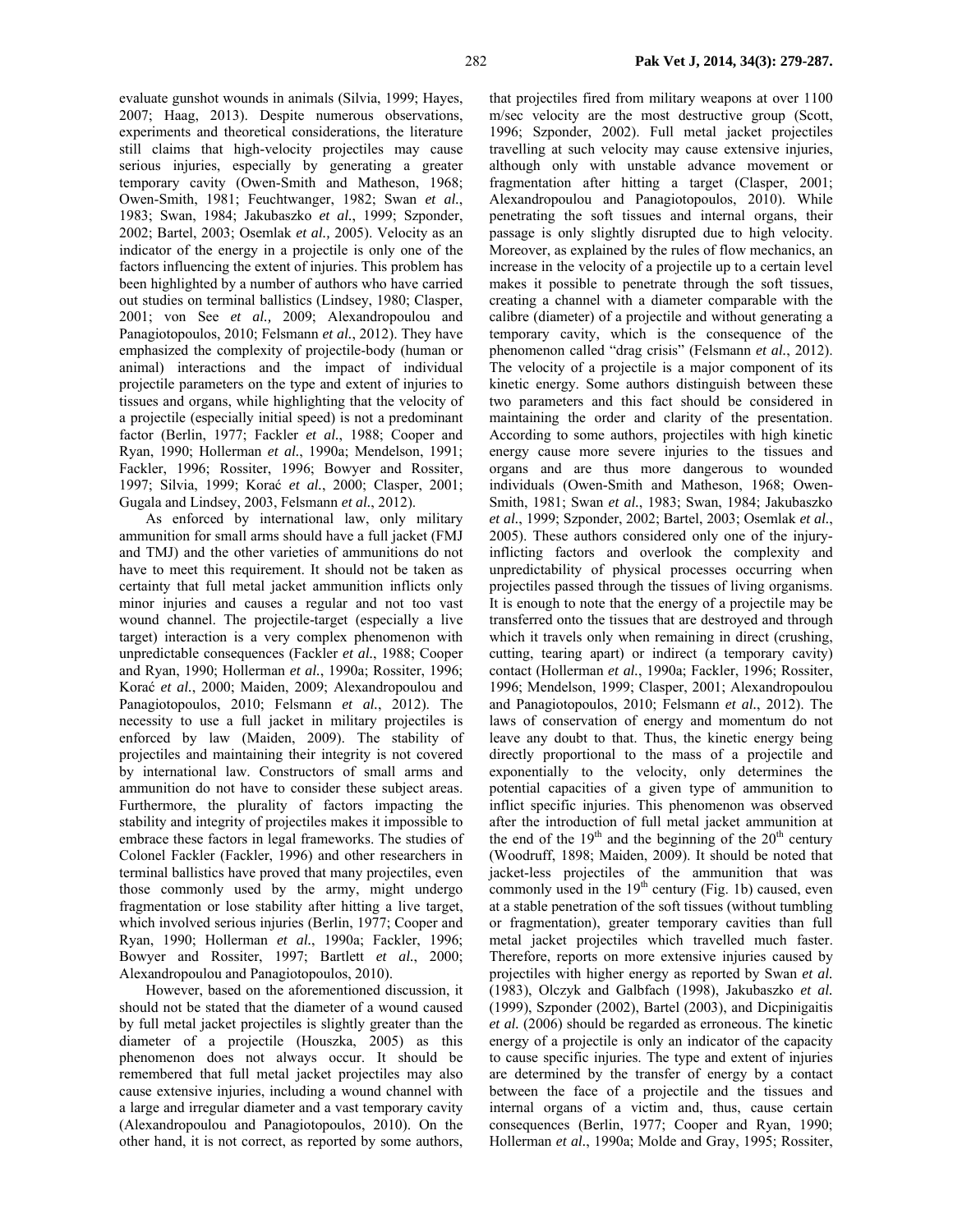1996; Bowyer and Rossiter, 1997; Bartlett *et al.*, 2000; Korać *et al.*, 2000; Alexandropoulou and Panagiotopoulos, 2010; Yubin *et al.*, 2010; Felsmann *et al.*, 2012).

Another misunderstanding is associated with the possible impact of a projectile on the tissues and the potential destructive influence of a shock wave elicited by a projectile travelling at ultrasonic velocity (Golec and Czyrny, 1997; Szponder, 2002; Houszka 2005). This erroneous view was presented in the 1940s by Harvey and this effect was not observed in other experiments (Hollerman *et al.*, 1990a; Korać *et al.*, 2000). One should thus remain cautious about reports on the impact of "hydrostatic shock" generated by a moving projectile on the central nervous system. The influence of this factor on dysfunctions (bleeding) in the central nervous system has been reported by Courtney and Courtney (2011).

**Gunshot wounds:** Inflicting a gunshot wound is a very complex phenomenon as each gunshot involves many factors, including the characteristics of guns, ammunition and the properties of tissues and organs (Clasper, 2001; von See *et al.,* 2009; Alexandropoulou and Panagiotopoulos, 2010; Tang *et al.,* 2012; Haag, 2013).

Based on their course, gunshot wounds can be divided into perforating (having an entrance and an exit), blind (penetrating; without exit) and contact (when the skin and tissues underneath are destroyed; without channel formation). A projectile creates a channel in perforating and blind wounds. This division should be regarded as conventional as it may be referred to homogenous tissues, particularly the muscles. It is difficult to distinguish the above-mentioned factors in a gunshot wound to the thoracic cavity and abdominal cavity when a projectile penetrates the internal organs. In such cases, the aforementioned characteristic of a gunshot wound would be different for each organ (Fig. 2). The channel of a wound is created by destroying (crushing, cutting, tearing and translocation) the tissues by a projectile which penetrates the body of an animal, with the face of a projectile remaining in constant contact with the destroyed structures. This stable channel remains unchanged after shooting. During penetration of a projectile through the tissues, a transient channel is formed called as a temporary cavity. The entrance of a wound (which is sometimes called an entrance wound) caused by single stable projectiles fired with small arms, is regular with smooth margins and, depending on the area and entrance angle, is round-to-elongated ellipse or oval (Fig. 2 a). The entrance (entrance wound) is characterized by a number of features that distinguish it from the exit opening (e.g. laceration edge, singe edge) (Dicpinigaitis *et al.*, 2006). In the case of shots perpendicular to the body surface, the diameter of the entrance may be both slightly larger and slightly smaller than the diameter of a projectile. The diameter of the entrance of a wound is usually smaller than the exit (the surface of both openings should be compared more precisely) (Fig. 2a & 2d). The exception is when a projectile enters at a sharp angle to the body surface (an opening that resembles a contact wound) and it exits without deformation at an approximately right angle. Another case is the formation of the exit only by a fragment of a projectile which has



**Fig. 1:** Ammunition for small arms: a – bullets, calibre 30 06, with different projectiles: a FMJ at the bottom and two JSP above;  $b - a$ jacket-less projectile of old type; c – ball ammunition for smooth-barrel guns;  $d -$  projectiles for hunting guns;  $e - a$  JSP with the element made of polymers in the top segment;  $\tilde{f}$  – ammunition for handguns, from the left: two bullets for pistols, the first one with a cross-section of a projectile, a shell of a revolver bullet, and three deformed projectiles. Scale: one square = 0.5 cm. Figure from authors collection.



Fig. 2: The effects of a projectile penetrating the thoracic cavity in a roe deer (a JSP projectile of 30 06 calibre): a – entrance wound in the skin; b – entrance wound seen from the inside of the thoracic cavity; c exit wound seen from the inside of the thoracic cavity;  $d - e$ xit wound seen from the outside; e – left limb after being separated from the body; notice the injuries to the muscles, tendons and the scapula; f – damaged scapula, dissected and partially reconstructed from the fragments left in the body. Figure from authors collection.

fragmented during penetration. In addition, one should consider different sizes and shapes of exit wounds, especially in the skin (Druid and Ward, 2000; Hayes, 2007). Although the diameter of a wound channel is always greater than the diameter (calibre) of a projectile which inflicts injuries, the diameter of a channel may be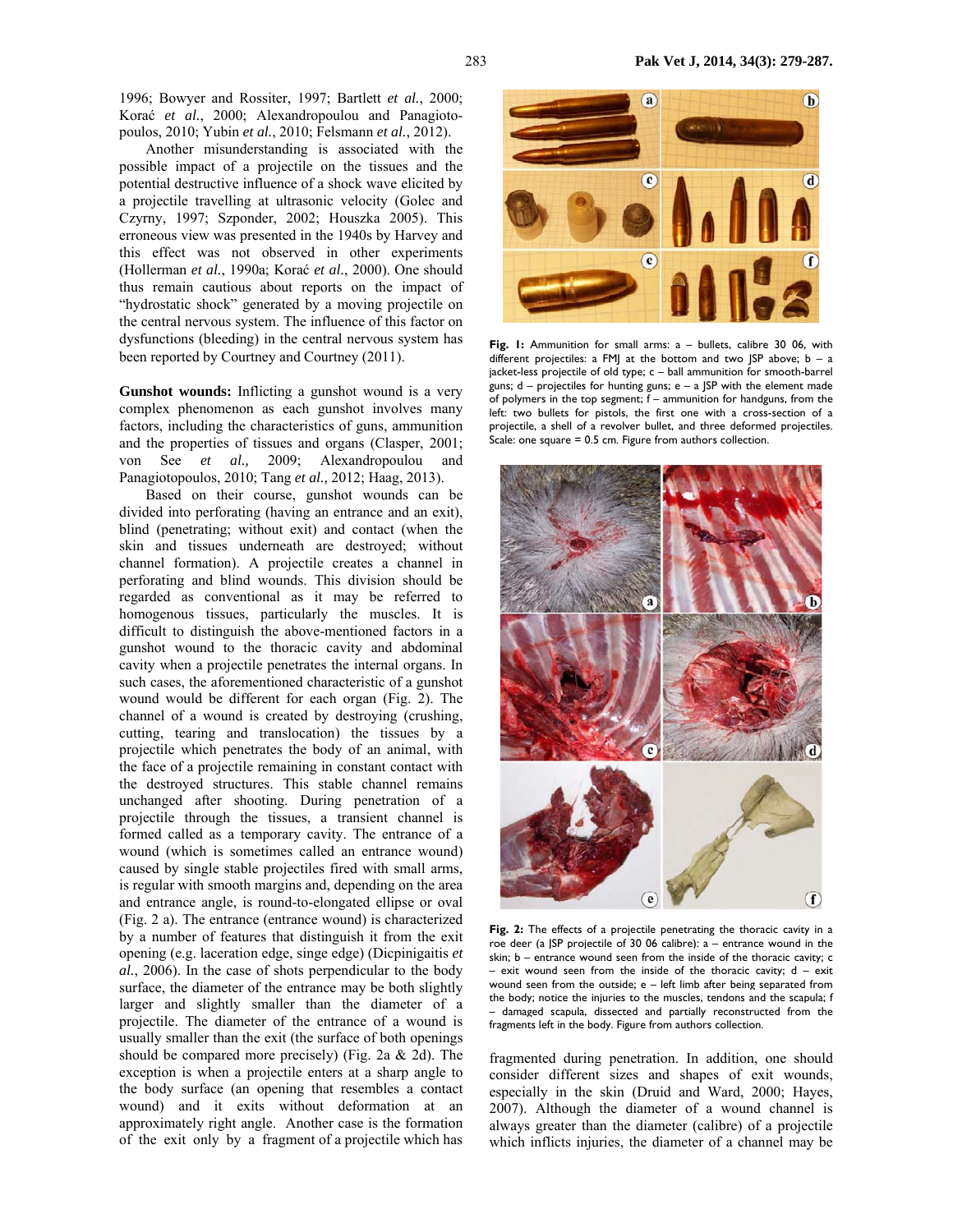different even in gunshots with the same type of projectiles (Alexandropoulou and Panagiotopoulos, 2010).

Gunshot wounds as complex and individual phenomena have, in some aspects, common or at least comparable features. Many common, even identical, traits can be distinguished in the entrance openings of wounds inflicted by gunshots at short ranges including point blank shots. The features of these wounds that are easily noticed in humans, may not be fully displayed or only partially displayed in animals. This fact is explained with the presence of a hair coat in animals (Dicpinigaitis *et al.*, 2006). A thick hair coat may prevent deformation (mushrooming) of Jacketed Soft-Point projectiles, which results in injuries resembling those caused by Full Metal Jacket projectiles (Urley, 1989). The exit openings of gunshot wounds are less characteristic, yet are still determined by the type of a projectile, its deformation and location of the gunshot (Druid and Ward, 2000; Dicpinigaitis et al., 2006).

The injuries caused by multiple projectiles (pellet bullets) fired at close proximity also have their specificity and have been compared to wounds inflicted by a shark (Swan, 1984).

During penetration by a projectile, a phenomenon occurs concentrically around it – it is called a temporary cavity. A conglomerate of the body fluids, solid particles, destroyed tissue and gases through which a projectile travels is formed at the face of a projectile. As a result of this movement and a variety of physical processes related to the flow mechanics, the elements of tissues destroyed by a projectile are thrown aside perpendicularly to the axis of a projectile's trajectory. The dynamics of this phenomenon depend mainly on the temporary shape of the face of the projectile. The formation of a temporary cavity obviously requires high kinetic energy carried by a penetrating projectile (Felsmann *et al.*, 2012).

In a gunshot wound and around its channel, three zones can be distinguished (Olczyk and Galbfach, 1998). The first one is an area surrounding the channel, which is composed of necrotic tissues, thrombi and elements carried by a projectile. The second zone is located deeper and is an area with microscopically-observed vascular lesions (petechiae, passive hyperaemia) which undergo necrosis. The third zone is an area of lesions at the functional level that are noted microscopically (Olczyk and Galbfach, 1998). This division is conventional and modified by many different authors. It is important to correctly identify these zones, especially the last one, as functional disturbances in the outer zone often regress spontaneously (Ziervogel, 1979; Felsmann *et al.*, 2012).

A number of authors have confirmed the complexity and unpredictability of the phenomenon of a temporary cavity based on personal observations and experiments on models and animals (Cooper and Ryan 1990; Hollerman *et al.*; 1990a, Fackler 1996). These facts have been overlooked or ignored by some researchers, who insisted that the formation of a temporary cavity, especially its size, mainly depended on the velocity of a projectile (Dicpinigaitis *et al.*, 2006). Furthermore, they reported exaggerated unconfirmed information (either intravital or experimental) on the size of a temporary cavity, i.e. even 300 times bigger than the diameter of a projectile (Golec and Czyrny, 1997; Olczyk and Galbfach, 1998).

Ultra-fast cameras enable us to follow a projectile both on-route to a target and inside a target (gelatine blocks). However, the authors firing on targets simulating the body of a living organism have focused primarily on the effect caused by a projectile and have not necessarily paid attention to the temporary shape of the face of the projectile (Korać *et al.*, 2000; Zhang, 2007; Schyma, 2010; Schyma and Madea, 2011). An analysis of the results of these experiments, such as photos and videos, indicated that it is not the velocity (especially at the exit), but the temporary shape of the face of a projectile which determines the occurrence and size of a temporary cavity. In the case of "tumbling", the temporary face of a projectile may be its side or back surface and, after fragmentation, a temporary surface refers to all parts of a disrupted projectile. The experiment by Yubin *et al.* is worth mentioning: it consisted of shooting dissected mandibular bones. While penetrating the flat bones, the FMT projectiles with cores made of low-carbon steel (not prone to deformation) made only a round opening in the bone without affecting the other parts. On the images taken with an ultra-fast camera, it is clearly seen that there is a lack of deformation in the face of a projectile during penetration and the measurement of the velocity of a projectile demonstrates a slight reduction after passing through a target. This experiment confirms that during a gunshot without deformation of a projectile (even for massive and resistant tissue), only a minor transfer of energy takes place, which results in minor breakages (Yubin *et al.*, 2010). A temporary cavity may be caused by the secondary projectiles: bone fragments, teeth, fragments of clothing (in humans) (Dicpinigaitis *et al.*, 1990; Hollerman *et al.*, 1990a; Rossiter, 1996). These observations confirm the phenomena described by the flow mechanics. The authors of the present publication know, from their own experience of the gunshots of animals during hunting, that the injuries to the tissues and organs confirm the complexity and unpredictability of the phenomenon of a temporary cavity. The most evident examples are cases of total destruction of the liver (fragile organ) after shots with "brennek"-type projectiles which are regarded as slow and only the clear passage, through the liver, of a JSP projectile (regarded as fast) only damaging the liver lobe (the fixed channels of the wound were slightly bigger than the diameter of a projectile) without disintegration of the organ. In the first case, a deformed projectile was left in the body of an animal (its whole energy was transferred to the tissues of the target animal). Other authors have also reported on the role of energy transfer by a projectile in causing the extent of injuries (Mendelson, 1991; Clasper, 2001). The second case is consistent with the observations by Alexandropoulou and Panagiotopoulos, (2010). An example of increasing energy transfer (as a result of deformation of a projectile and the creation of secondary projectiles) by a JSP projectile penetrating the body of a roe deer is presented in Fig. 2. An image of a lung shot through in the same animal with a distinct zone of circulatory disturbances as a result of a temporary cavity has been featured in a different publication (Felsmann *et al.*, 2012). These observations confirmed numerous case reports of gunshots with what were thought to be fast projectiles during military conflicts and criminal events (Carroll *et al.*, 1973; Pachter and Spencer, 1979). If "fast projectiles" always generated vast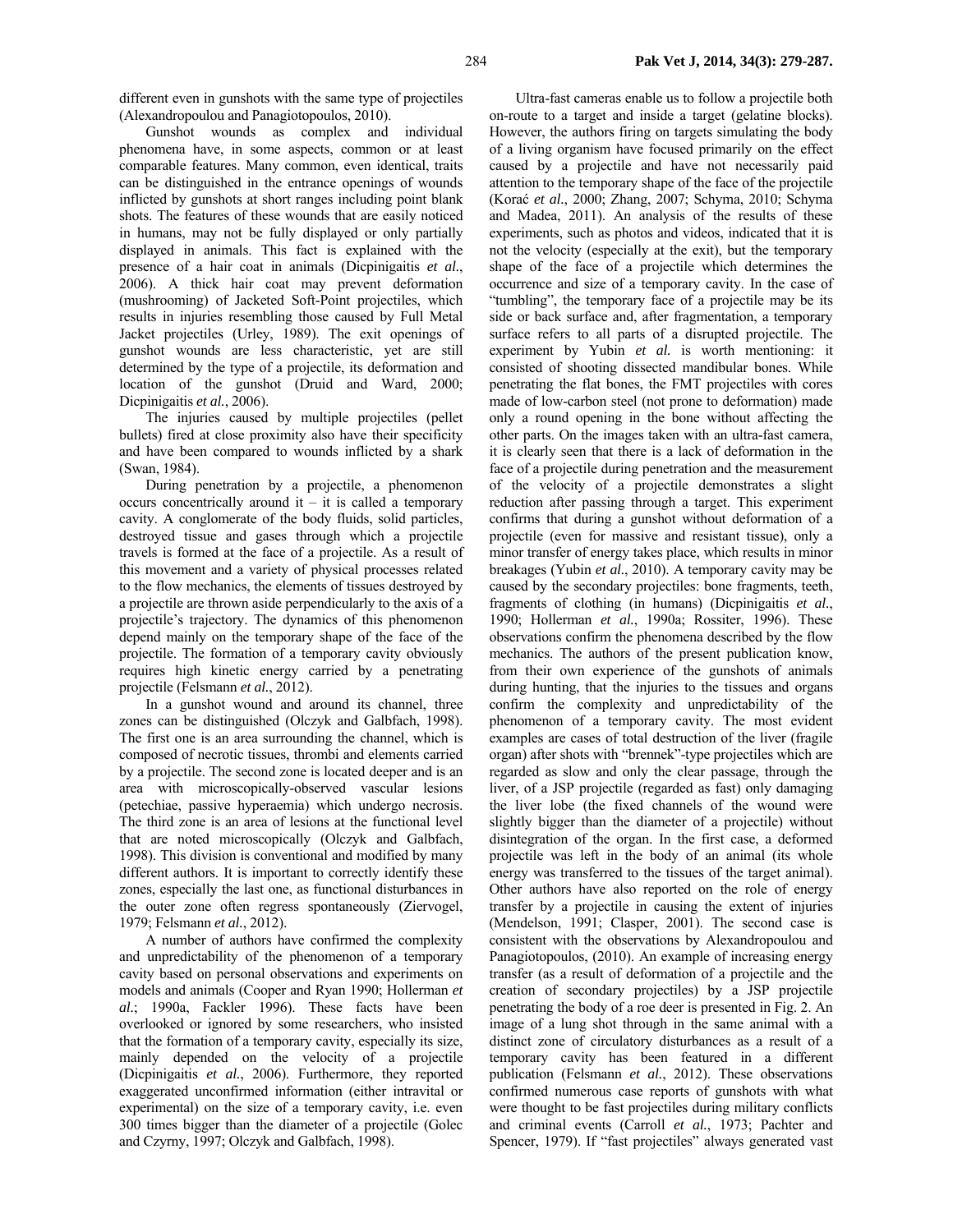temporary cavities, each shot to the internal organs would result in their destruction, which applies to the liver, in particular. The possibility to treat humans with such gunshots contradicts this thesis (Carroll *et al.*, 1973; Taylor, 1973; Pachter and Spencer, 1979; Hollerman *et al.*, 1990a).

Providing information on "brenneke"-type projectiles (single projectiles for smooth-barrel guns) creating bigger entrance wounds than exit injuries and claiming that this feature is typical of this type of ammunition seems to be a misunderstanding (Houszka, 2005). Moreover, it is sometimes reported that this type of projectile becomes deformed in the body of an animal. The genesis of a gunshot wound should not be explained only as crushing and cutting the penetrated tissues or "squeezing through" while overlooking the mechanism of a temporary cavity as presented in the paper by Houszka (2005).

**Management of wounded animals and wound dressing:**  In the 20th century, field surgery made an enormous progress in saving the injured and treating wounds. Between the First World War and the war in Iraq, the percentage of soldiers surviving gunshots and recovering increased several times (Maiden, 2009). Apart from therapies with antibiotics and other drugs and the use of previously-unknown diagnostic techniques and surgical equipment on a wide scale, this progress was much impacted by acquiring knowledge of the interactions between a projectile and a living target. The most experience was achieved during the war in Vietnam (Caroll *et al.*, 1973; Swan, 1984). Modern automatic rifles (AK 47 and M 16) firing FMJ projectiles were used on a wide scale and inflicted extensive gunshot wounds. The ammunition for both rifles met the requirements of the international law. However, a projectile fired by AK 47 was not always stable in the body of a wounded person as it "tumbled" and a smaller projectile designed for an M 16 often became fragmented in the body (Carroll *et al.*, 1973). The unstable and fragmented projectiles inflicted injuries comparable to the wounds presented on Fig. 2 e. The invention of gunshot wound treatment methods for even extensive injuries was a positive side of those events (Swan, 1984). Until today, the treatment of gunshot wounds has remained the domain of military surgeons. Therefore, it seems important to use the experience of human medicine to treat gunshot wounds in animals (Bowyer and Rossiter, 1997; Simpson *et al.*, 2003; Przystasz *et al.*, 2004; Santucci and Chang, 2004; Osemlak *et al.*, 2005; Volgas *et al.*, 2005; Dicpinigaitis *et al.*, 2006; Zhang *et al.*, 2010; Cannon *et al.*, 2011; de Oliveira *et al.*, 2014). However, this does not mean that veterinary medicine lacks its own background in this domain (Szponder, 2002; Gatineau and Plante, 2010; Nakao *et al.*, 2010; Plantman *et al.*, 2012; Baker *et al.*, 2013).

The implications of accepting unconfirmed assumptions concerning the evaluation of injuries caused by small arms should be emphasized. The above-mentioned examples such as overestimating the velocity of a projectile (its kinetic energy) as the most important factor that generates a temporary cavity has resulted in some surgeons attempting to excise the tissues around a wound channel with a wide margin as is done to treat gunshots with "fast" projectiles (Dicpinigaitis *et al.*, 1990; Szponder, 2002; Bartel 2003). Worse still, some of these authors believe that dressing a wound inflicted by "slow" projectiles does not

require as much attention as with "fast" projectiles (Feuchtwanger, 1982; Dicpinigaitis *et al.*, 2006; Rahman *et al.*, 2011). The necessity of such an approach has not been confirmed by the authors of experiments on living animals or experiments on models simulating living organisms (Lindsey, 1980; Fackler, 1996; Bowyer and Rossiter, 1997; Santucci and Chang, 2004; Korać *et al.*, 2006). They emphasize that the knowledge of the type of weapon is harmful to gunshot victims, as surgeons dress wounds not based on their severity, but on the type of gun. The researchers noted that it is necessary to treat a wound, not a gun (Lindsey, 1980; Bowyer and Rossiter, 1997). The histopathological lesions observed around a gunshot wound channel as a result of a temporary cavity are not always persistent and some of them disappear (especially in the outer zone) several dozen hours after the shooting (Ziervogel, 1979). The cases reported by Rahman *et al.* (2011) on successful treatment of gunshot wounds with the methods designed to treat gunshots with slow projectiles (the author estimated the velocity of projectiles based only on the type of gun) may be thought to confirm that it is not necessary to excise the tissues around a wound channel with a very wide margin. It should be emphasized that this author expressed some doubts regarding the division of projectiles into slow and fast (Rahman *et al.*, 2011).

The presented pathogenesis of injuries inflicted during shooting implies treating each gunshot wound as a single event requiring attention regardless of being caused by a slow or a fast projectile (Hollerman *et al.*, 1990a; Bowyer and Rossiter, 1997; Silvia, 1999; Maiden, 2009; Alexandropoulou and Panagiotopoulos, 2010). This assumption should be also borne in mind for wounds by pneumatic guns (Amirjamshidi *et al.*, 1997; Laraque, 2004; Mikołajczyk and Sośniak, 2005; Jirli and Kumar 2006; Plantman *et al.*, 2012).

In treating gunshot wounds, it is essential to use diagnostic imaging techniques due to the specificity of each shot. One should consider the fragmentation of projectiles, secondary projectiles and potential contamination of a wound with the elements introduced by a projectile (Hollerman *et al.*, 1990b; Wilson, 1999; Thali *et al.*, 2003; Dulić *et al.*, 2007; Haag, 2013). Fig. 2c, 2d, 2e & 2f illustrate how the secondary projectiles (fragments of a crushed bone) are formed and what injuries they cause. The muscles and skin on the left front limb in a roe deer were partially destroyed by fragments of the scapula. Many of these fragments were torn away from the middle section of the scapula and thrown outside the body (Fig. 2f).

Antibiotic therapy and prophylaxis of infections with anaerobic organisms should be the standard, as projectiles always contaminate a wound and the conditions inside it favour the growth of pathogenic microorganisms (Simpson *et al.*, 2003; Dicpinigaitis *et al.*, 2006).

**Shooting at animals as a criminal act:** Each use of a gun against an animal without permission (hunting) or justification (the right of self-defence) is a prohibited act (Eliason, 2003; Faccio *et al.*, 2014; Gandiva *et al.*, 2014). Such episodes thus require a veterinarian to issue an opinion. A veterinarian acting as a court expert in the cases of shooting at animals assumes great responsibility because the stated opinion becomes legal evidence (Szarek *et al.*, 2001; Szarek, 2005; Munro and Munro, 2011; Newbery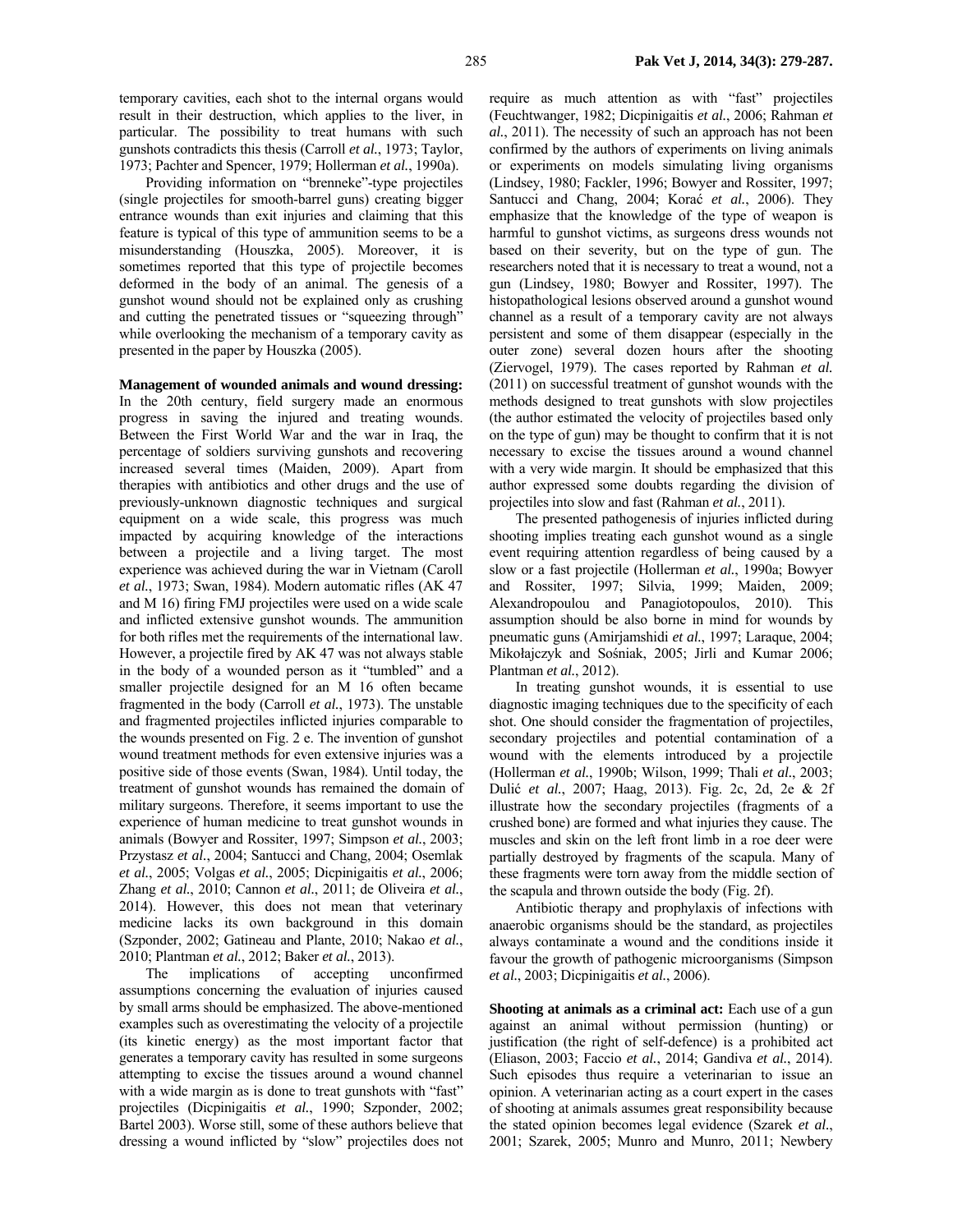and Munro, 2011; Reddy and Lowenstein, 2011; Felsmann *et al.*, 2012). The reliability of such proof may influence the verdict of the court or a decision made by an institution (e.g. an insurance company). Publishing articles without complete and accurate interpretation of presented matters creates misunderstandings (Houszka, 2005; Nozdryn-Płotnicki *et al.*, 2005).

Although all possible circumstances of a shooting should be considered for a reliable analysis of a case, the complexity of projectile-live target interactions and the uniqueness of injuries inflicted by the same types of guns and ammunition should always be borne in mind. Proper practical and theoretical knowledge of a veterinarian acting as a court expert is always important (Urley, 1989; Druid and Ward, 2000; Volgas *et al.*, 2005; Hayes *et al.*, 2007; Nakao *et al.*, 2010; Caudell *et al.*, 2012; Cecchetto *et al.*, 2012; Sanches *et al.*, 2012; Taborelli *et al.*, 2012; Tang *et al.*, 2012; Szkoda *et al.*, 2013; Johnson *et al.*, 2014).

**Recapitulation:** Although the experiments and opinions of all authors of papers on gunshot wounds should be respected, the authors are nevertheless inclined to support one of the parties in this dispute. This is because observations of the variety of injuries caused even by the same type of gun and ammunition to animals during hunting does not allow their repeatability. Moreover, personal studies on the mechanism of interactions between a projectile and a live target have prompted an approach to this phenomenon as a solid body travelling in a multi-phase environment. The standard laws of physics and flow mechanics force us to assume that the interaction between a projectile and the body of a living organism (a human or an animal) is a very complex phenomenon where an outcome is impossible or, at best, difficult, to predict. Personal observations performed during hunting, necropsies of animals shot with guns and theoretical analyses, including the flow mechanics, have prompted the authors to adopt the presented unambiguous opinion. It is further justified by the fact that this standpoint is only sceptical of authors who present radical views and claim that gunshot wounds result from single, always predictable causes.

**Conclusion:** Each shooting should be regarded as an individual, unique case. Each gunshot wound is an injury that requires an individualized approach to treatment – the same gun and ammunition may cause completely different injuries and different types of gun and ammunition may inflict the same or comparable injuries. A veterinarian acting as a court expert evaluating gunshots in animals must have broad, unbiased knowledge and should be able to analyze each case individually without making generalizations.

**Acknowledgment:** The authors are indebted to Mr Aleksander Penkowski for his excellent technical assistance.

#### **REFERENCES**

- Alexandropoulou Ch-A and E Panagiotopoulos, 2010. Wound ballistics: analysis of blunt and penetrating trauma mechanisms. Health Sci J, 4: 225-236.
- Amirjamshidi A, K Abbassionun and H Roosbeh, 1997. Air-gun pellet injuries to the head and neck. Surg Neurol, 47: 331-338.
- Anonymous, 1991. Council Directive of 18 June 1991 on control of the acquisition and possession of weapons (91/477/EEC). OJL 256, 13- Sep-1991, pp: 51-58.
- Baker JL, KA Havas, LA Miller, WA Lacy and J Schlauser, 2013. Gunshot wounds in military working dogs in operation enduring freedom and operation Iraqi freedom: 29 cases (2003-2009). J Vet Emerg Crit Care (San Antonio), 23: 47-52.
- Ball CG, E Dixon, N Parry, A Salim, J Pasley, K Inaba and AW Kirkpatrick, 2013. Celebrity traumatic deaths: Are gangster rappers really "gangsta"? Can J Surg, 56: E59-E62.
- Bartel CS, 2003. Clinical update: gunshot wound ballistics. Clin Orthop Relat R, 408: 28-57.
- Bartlett CS, DL Helfet, MR Hausman and E Strauss, 2000. Ballistics and gunshot wounds: Effects on musculoskeletal tissues. J Am Acad Orthop Sur, 8: 21-36.
- Berlin RH, 1977. Missile injury to live muscle tissue. Current principles of surgical treatment in reference to new experimental evidence. Acta Chir Scand, Suppl: 480.
- Bowyer GW and ND Rossiter, 1997. Management of gunshot wounds of the limb. J Bone Joint Surg, 79-B: 1031-1036.
- Cannon JW, JA Sebesla, LH Blackbourne, DL Smith and JB Holcom, 2011. Thoracoabdominal war wounds complicated by thoraco-biliary fistule: a report of casus manager over the past eighteen years and a review of the literature. J Surg Rad, 2: 207-218.
- Caudell JN, S Stopak and P Wolf, 2012. Lead-free, high-powered rifle bullets and their applicability for use in wildlife management. Human-Wildlife Interactions, 6: 105-111.
- Carroll Ch P, KA Cass and TJ Whelan, 1973. Wounds of the liver in Vietnam: a critical analysis of 254 cases. Ann Surg, 177: 385-392.
- Cecchetto G, A Amagliani, C Giraudo, P Fais, F Cavarzean, M Montisci, G Feltrin, G Viel and SD Ferrara, 2012. MicroCT detection of gunshot residue in fresh and decomposed firearm wounds. Int J Legal Med, 126: 377-383.
- Clasper J, 2001. The interaction of projectiles with tissues and the management of ballistic fractures. J R Army Med Corps, 147: 52-61.
- Cooper GJ and JM Ryan, 1990. Interaction of penetrating missiles with tissues: some common-misapprehensions and implications for won management. Brit J Surg, 77: 606-610.
- Courtney A and M Courtney, 2011. History and evidence regarding hydrostatic shock. Neurosurgery, 68: E596-E598.
- Dicpinigaitis PA, KJ Koval, NC Tejwani and KA Egol, 2006. Gunshot wounds to the extremities. Bull NYU Hosp Joint Dis, 64: 139-155.
- Druid H and ME Ward, 2000. Incomplete shored exit wounds: a report of three cases. Am J Foren Med Path, 21: 220-224.
- Dulić G, K Čandrilić, R Blaženkowić, K Šego, H Gašparović, G Šarić and J Čandralić-Kalajdžić, 2007. Pulmonary embolism caused by a migrated gunshot projectile. Collegium Antropol, 31: 629-631.
- Eardley WGP, SA Watts and JC Clasper, 2013. Modelling for conflict: the legacy of ballistic research and current extremity in vivo modeling. | R Army Med Corps, 159: 73-83.
- Eliason SL, 2003. Illegal hunting and angling: the neutralization of wildlife law violations. Soc Anim, 11: 225-243.
- Faccio SD, M Amaral, CJ Martin, JD Lloyd, TW French and A Tur, 2013. Movement patterns, natal dispersal, and survival of peregrine falcons banded in England. J Raptor Res, 47: 246-261.
- Fackler ML, 1996. Gunshot wound review. Ann Emerg Med, 28: 194-203.
- Fackler ML, RF Bellami and JA Malinowski, 1988. The wound profile: illustration of the missile-tissue interaction. J Trauma, 28 (1 Suppl): 21-29.
- Felsmann MZ, J Szarek, M Felsmann and I Babińska, 2012. Factors affecting temporary cavity generation during gunshot wound formation in animals - new aspects in the light of flow mechanics: review. Vet Med-Czech, 57: 569-574.
- Feuchtwanger MM, 1982. High velocity missile injuries: a review. J Roy Soc Med, 75: 966-969.
- Gandiva E, P Zisadza-Gandiva, L Mango and J Jakarasi, 2014. Law enforcement staff perceptions of illegal hunting and wildlife conservation in the Gonarezhou National Park, Southeast Zimbabwe. Trop Ecol, 55: 119-127.
- Gatineau M and I Plante, 2010. Ulnar interlocking intramedullary nail stabilization of a proximal radio-ulnar fracture in a dog. Vet Surg, 39: 1025-1029.
- Golec E and S Czyrny, 1997. Postrzałowe obrażenia narządu ruchu. Lekarz Wojskowy, 3-4: 178-180.
- Gugala Z and RW Lindsey, 2003. Classification of gunshot injuries in civilians. Clin Orthop Relat R, 408: 65-81.
- Haag LC, 2013. The forensic aspects of contemporary disintegrating rifle bullets. Am J Forensic Med Pathol, 34: 50-55.